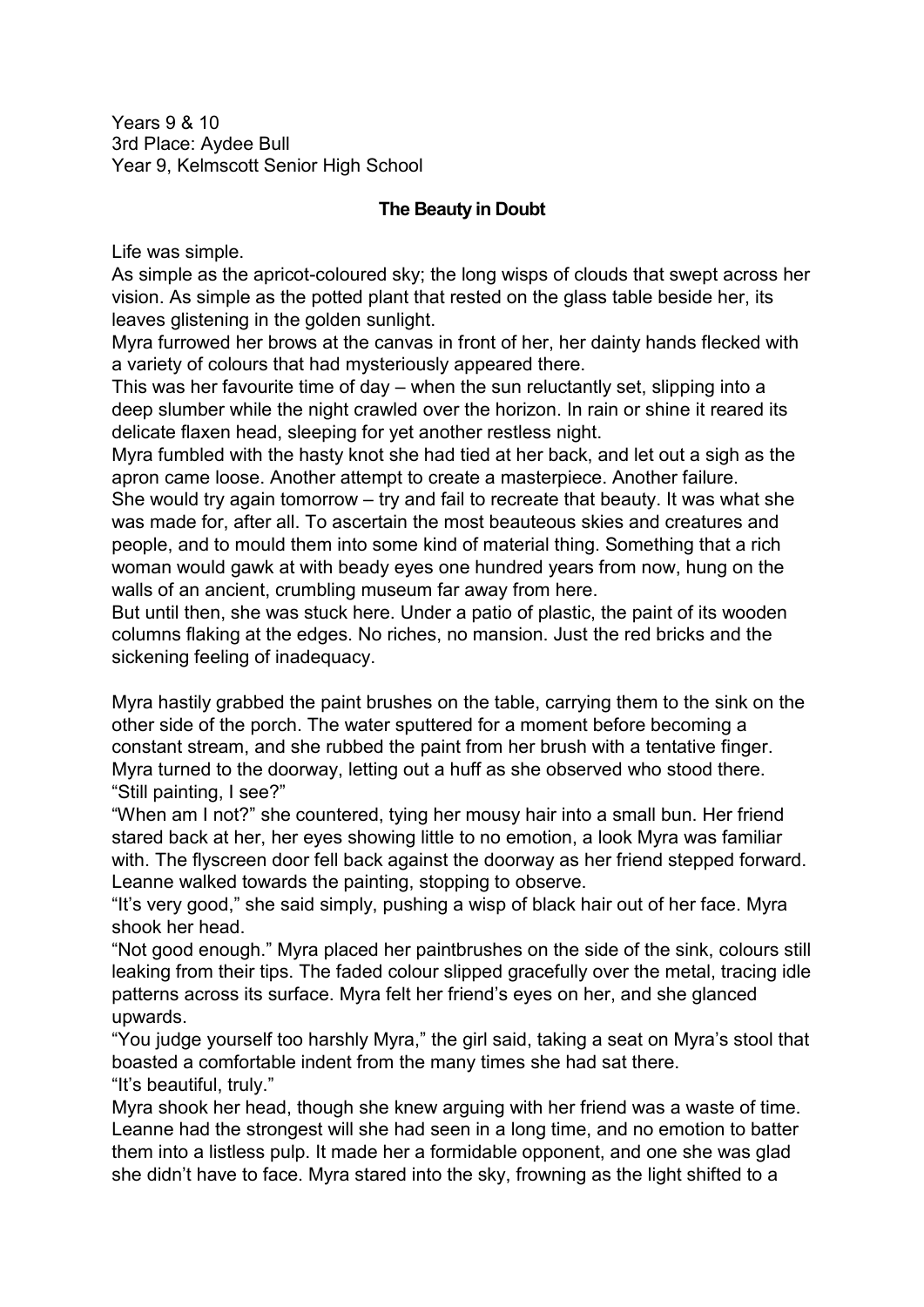dark haze. She was hoping to try painting at least one more scene, but her scenery suggested otherwise. Her friend traced a finger across the golden frame, following the grooves of the wood.

"I leave tomorrow," she stated simply, turning her head but not maintaining eye contact. Myra stiffened.

"Ah yes, I suppose that's why you came to see me," she answered. Leanne glared back at her, the dark pools of her eyes reflecting the moon that had just begun to inch its way across the horizon.

"Don't speak like that."

"Like what?"

"Like you're disappointed."

"I'm not," Myra said, turning towards her painting. Her stomach churned, an uneasy feeling that she was well accustomed to by now.

"Is the painting good? Really?"

Leanne laughed. "It would be better if you actually enjoyed it," she replied, her lips curling into a lopsided smile. Myra struggled for words.

"I love painting."

"No, you don't. You're a perfectionist. Why do you think you paint the same sunset over and over again?"

"I have a vision," Myra answered, though her voice trembled slightly. This statement was met with a laugh from Leanne.

"And what would that be? To paint a masterpiece? To become famous for your dazzling sunset that captures the essence of life itself? Darling, as much as you wish it weren't true, acrylics have their limits."

"You're insufferable."

"I'm realistic," Leanne countered, resting a hand on the table beside her. "When will you just paint for the joy of it? You're good, that's undeniable. But when will you paint for you?"

"Painting is meant to be enjoyed by others," Myra said, but she felt a kernel of doubt unfurl within her stomach. Maybe Leanne was right, but it didn't matter. What was her work without someone to appreciate it? It was just a meaningless object, unlovable and cast to the side. She was made for more than that surely.

Leanne stared at her, her obsidian eyes cast with the approaching moonlight. Those eyes had made even the most stubborn of men weep, and yet somehow, she felt no intimidation from them, only the shame of being scolded by a primary school teacher. Leanne sighed, seeming to realize this.

"Just . . . promise me that you won't continue this fantasy of yours," Leanne glanced down at her watch, brushing her spare hand down her jeans as she stood up from the stool. She turned to walk away, but halted for a moment. Myra lifted an eyebrow as Leanne turned again.

"Try painting. No schedule, no specific goal. Just paint. See how it goes." Myra huffed at statement, waiting for her to go. She frowned as Leanne sat in one of the patio chairs, her face remaining wholly unimpressed. Myra turned back to her painting. Somehow, through that exchange, its colours had dulled slightly. Myra sighed deeply, hanging her head with defeat. She should have known. Beauty would never be a palpable thing.

Would she ever be that person that she longed to be? Dazzled by spotlight, praised by all. She had always been a tad unrealistic, but she deserved it. Didn't she?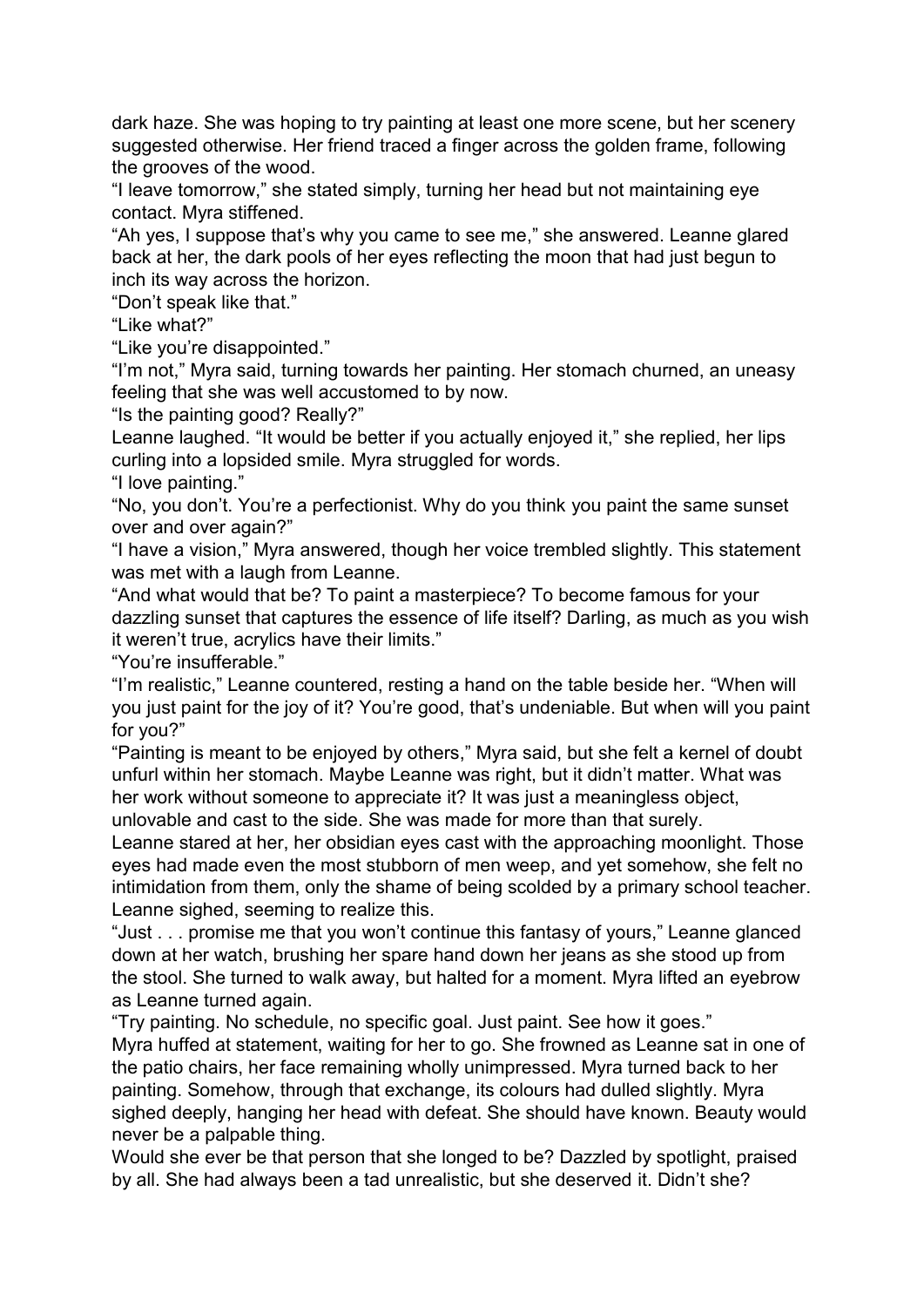The sun had gone to rest only a few minutes ago, and the sky gleamed with freckle like stars. Darkness had descended, illuminated only by the moon and the kaleidoscopic fairy lights that spilt their fractured colours across the floor. She swiped at the paintbrushes that rested beside her, offering an exasperated sigh in her acquaintance's direction.

She had never painted during this time, despite the certain charm that it possessed. But . . . she would try. If not to discover an unseen talent, to prove to Leanne that she was capable of such a thing.

And so, she began, the rough wood of the paintbrush pressed into her hand. She began with the trees that encompassing her home, the galahs rustling through the trees as the night drenched their squawking. She painted the brick beneath her, its worn surface smiling up at her speaking of thousands of days not unlike these, having not blinked for what seemed like hours. She painted the sky that blanketed her with its murky depths, the stars that twinkled with gleaming eyes. Painting not for beauty, but for love. Not for routine, but for passion. At some point, a smile had crept along her face. And as she finished, Myra stared blankly at the painting before her. It wasn't beautiful, that was clear enough. The acrylics had smudged in places, and the scene seemed . . . wrong. Like it had been distorted. Unbelievable. No unlocked potential, no stardom. Just an ugly painting and a heavy heart. Great. She turned back to Leanne, the disappointment seeping into every inch of her body.

"See? It doesn't matter what intention I have. I just can't do it."

Leanne furrowed her brows, the lines of her face creasing as she did so. She huffed. "Myra . . . look at it again."

Myra turned her head to look at the painting. It was hideous. The light was all wrong, the angles shoddy. It looked like something out of a child's sketchbook, not the work of an experienced artist. She had spent so many years, arising at the crack of dawn, sleeping restlessly as a result of her perfectionism, and this was what it had all amounted to? The painting disgusted her, made her sick with contempt. Leanne rested a gentle hand on her back.

"It doesn't need to be beautiful. It doesn't need to be perfect. The real question is, did you enjoy making it?"

Myra paused for an awkward moment. Leanne repeated her question.

"Did you enjoy making it?"

"I suppose so," Myra said, her voice wavering with uncertainty. She did feel something while making it. She wasn't sure what it was, but it was something. Almost as if her childlike desires had returned to her, vanishing as she lifted the brush from the canvas. Leanne smiled almost triumphantly, taking a few steps back. "I'd best be off then," she said, smiling as she turned to walk away.

"It still isn't a good painting," Myra blurted, keeping her eyes on the canvas before her. Leanne paused in the doorway, her features masked in the darkness that had shrouded the sky.

"Maybe not. But that's not my decision." And with that, Leanne left, her feet thudding against the wooden floor of the house.